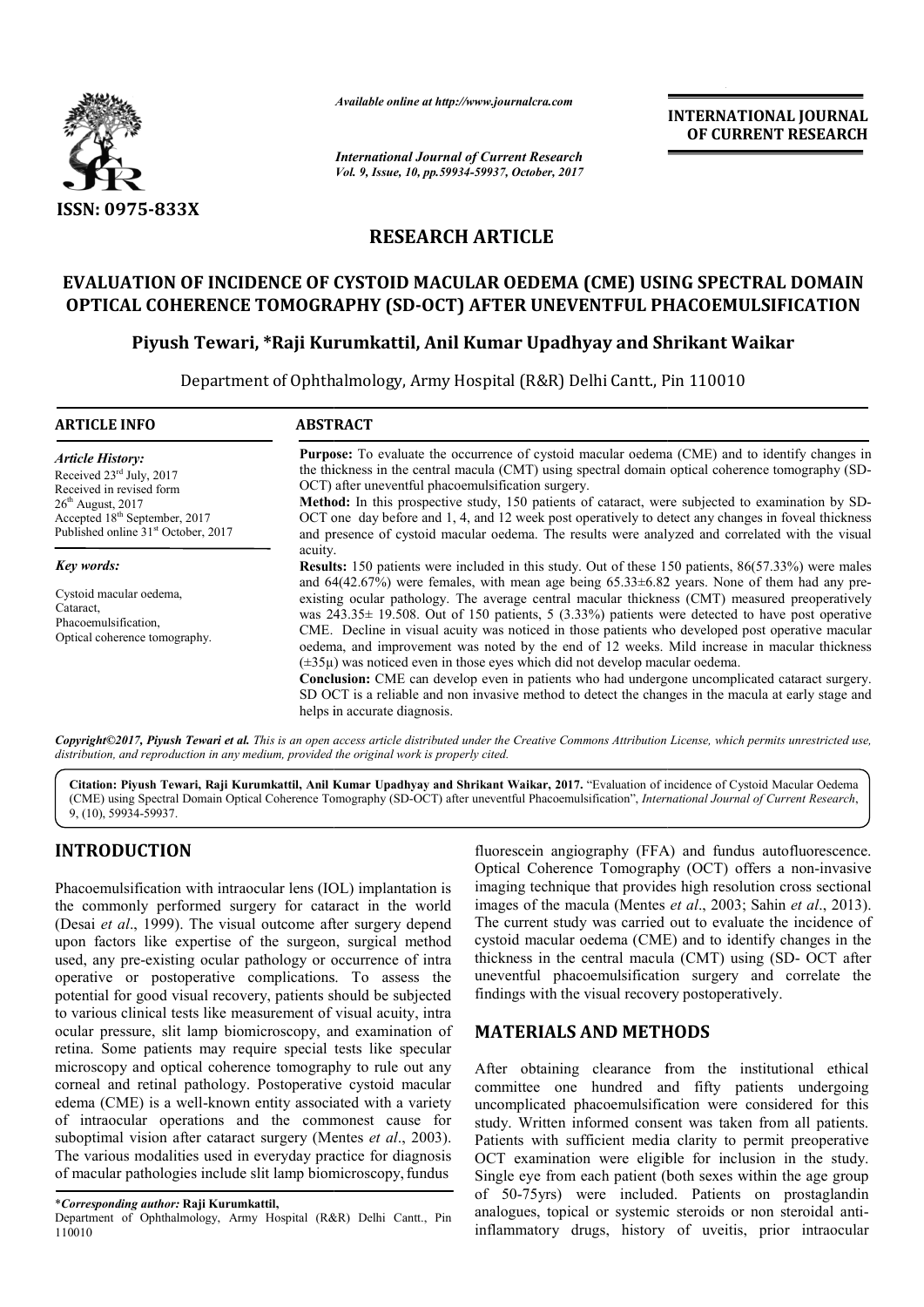*59935 Piyush Tewari et al. Evaluation of incidence of Cystoid macular Oedema (CME) using spectral domain optical coherence tomography (SD-OCT) after uneventful Phacoemulsification*

injections or surgery, past or pre-existing retinal and choroidal diseases that could affect retinal thickness were excluded from the study. Diabetic retinopathy or maculopathy, retinal vein occlusion, age-related macular degeneration, radiation retinopathy and previous laser treatment and subjects with abnormal macula based on clinical examination and preoperative macular OCT scans were also excluded from this study. A comprehensive ocular examination was performed before including the patients in this study. The examination profile was as follows: visual acuity by Snellen's chart, refraction, intraocular pressure by applanation tonometry, slit lamp biomicroscopic examination, and a detailed fundus examination. Macular thickness was measured using SD-OCT (Cirrus - Carl Zeiss Meditech, Inc, Jena, Germany). All of them had sufficient media clarity (Signal strength more than 6) to permit preoperative OCT for measuring the central macular thickness. Preoperatively patients were given eye drop moxifloxacin 0.5% and pupils were dilated using tropicamide 1% and phenyl ephrine 5%. Phacoemulsification with posterior chamber foldabe intra ocular lens implantation was performed by experienced surgeons. None of the patients were given topical non steroidal or steroidal eye drops preoperatively. They were followed up at 1<sup>st</sup> postoperative day,  $1^{st}$ ,  $4^{th}$  and  $12^{th}$ week post operatively. Visual acuity and OCT was repeated during each visit. The changes in foveal thickness and morphology were studied using optical coherence tomography (OCT). Eyes with post operative mean macular thickness  $>300\mu$  or an increase of  $>50\mu$  from preoperative baseline value, with or without cystoid changes, sub foveal neurosensory detachment (based on OCT) were considered to have CME. The data is analyzed using statistical software (SPSS, version 19.0, SPSS Inc, Chicago, Illinois, USA).

#### **RESULTS**

We evaluated a total of one hundred and fifty patients without any predisposing ocular or systemic illnesses, other than cataract. Out of 150 patients, 86 were males and 64 were females (Fig. 1) with a mean age of  $65.33 \pm 6.82$  years (Fig. 2). Preoperative visual acuity ranged from  $3/60$  to 6/9. They underwent uneventful phacoemulsification and in-the-bag intraocular lens implantation. Out of 150 patients, OCT revealed CME in 5 patients (Fig. 3 &4). CME was clinically visible on clinical examination in two patients and on FFA all 5 cases showed leakage on macula. Rest all cases (145) were normal. Three patients developed CME at the end of  $1<sup>st</sup>$  week, whereas other two were detected to have CME at the end of 4 weeks. The mean central macular thickness changes noticed in the cases which developed CME was 246μ preoperatively and 406μ, 475μ and 386μ at 1<sup>st</sup>, 4<sup>th</sup> and 12<sup>th</sup> week respectively (Table 1 & Figure 4). Mean central macular thickness in patients without CME was 242μ preoperatively, which was almost same as those who developed postoperative CME, while it was noted to be  $248\mu$ ,  $250\mu$  and  $247\mu$  at  $1^{st}$ ,  $4^{th}$  and  $12<sup>th</sup>$  weeks during postoperative follow up period. Among the five patients who developed CME, Cystoid spaces were noted in 3 patients (Figure 3  $\&$  4), 2 had diffuse spongiform oedema. The incidence of CME in our study was 2%, 3.3% and 2.7% at 1 week, 4weeks and 12 weeks postoperatively respectively which was comparable with other studies. In those patients who developed post operative macular oedema, a decline in visual acuity was noticed, which was maximum at 04 weeks and it was corresponding to maximum CMT which was also noticed at the same time. Patients who had CME were treated with Eye Drop Nepafenac 0.1% and all of them had responded

to treatment. Visual improvement was noted by the end of 12 weeks in all 5 patients. Whereas those who did not develop CME, there was a steady improvement in the vision throughout the period of observation



**Fig.3. Fundus pictures showing cystoid macular oedema, FFA in late phase shows a flower petal pattern of hyperfluorescence on macula and disc leak**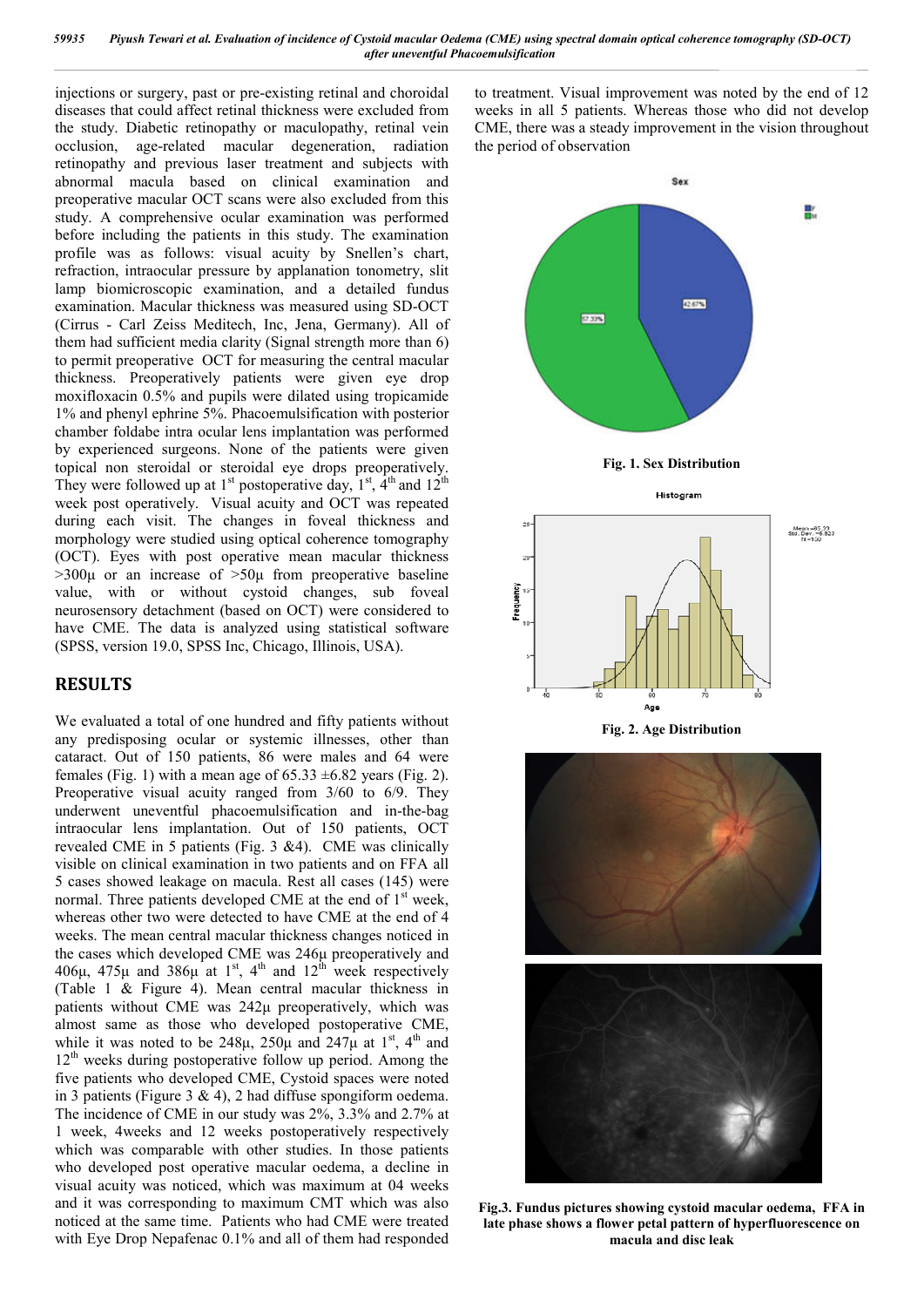

**Fig 4. OCT image showing Postoperative cystoid macular oedema. Notice the collection of hyporeflective spaces within the retina, the increased macular thickness and the loss of the foveal depression**



**Fig. 3. Variation in CMT**

**Table 1. Variation central macular thickness**

|                  | CME present |         | CME absent |        | Total  |        |
|------------------|-------------|---------|------------|--------|--------|--------|
|                  | Mean        | SD.     | Mean       | SD     | Mean   | SD.    |
| Pre Op           | 265.80      | 7.190   | 242.58     | 19.345 | 243.35 | 19.508 |
| Post Op 1 week   | 406.20      | 246.181 | 248.42     | 17 729 | 253.68 | 52.329 |
| Post Op 4 weeks  | 475.60      | 139.851 | 250.05     | 17.918 | 257.57 | 49.856 |
| Post Op 12 weeks | 386.20      | 58.947  | 247.52     | 17.523 | 252.14 | 31.842 |

| Table 2. Pattern of variation in visual acuity |  |  |  |  |  |  |  |  |  |  |
|------------------------------------------------|--|--|--|--|--|--|--|--|--|--|
|------------------------------------------------|--|--|--|--|--|--|--|--|--|--|

|                  | CME present |         |        | CME absent |        | Total   |  |
|------------------|-------------|---------|--------|------------|--------|---------|--|
|                  | Mean        | SD.     | Mean   | SD         | Mean   | SD      |  |
| Pre Op           | 0.3820      | 0.11256 | 0.3950 | 0.12856    | 0.3945 | 0.12774 |  |
| Post Op 1 week   | 0.5500      | 0.29908 | 0.8245 | 0.17896    | 0.8153 | 0.18920 |  |
| Post Op 4 weeks  | 0.4840      | 0.34100 | 0.8748 | 0.16068    | 0.8618 | 0.18173 |  |
| Post Op 12 weeks | 0.6680      | 0.23690 | 0.8885 | 0.15663    | 0.8811 | 0.16369 |  |

**Table 3. Incidence of CME observed at 1 week, 4 weeks and 12 weeks postoperatively**

|                                | No of cases with CME | Incidence |
|--------------------------------|----------------------|-----------|
| Pre-operative                  | Nil                  | Nil       |
| 1 week post operative period   |                      |           |
| 4 weeks post operative period  |                      | 3.3       |
| 12 weeks post operative period |                      |           |

\*Peak incidence of CME observed at 4 weeks postoperatively

### **DISCUSSION**

OCT examination is a reliable and non invasive procedure that helps in accurate diagnosis of macular diseases (Sahin *et al*., 2013; Schmitz Valckenberg *et al*., 2008; Adhi *et al*., 2012; Massin *et al*., 2000). OCT is a helpful tool for close monitoring of all cases and aided in picking up CME early (Trichonas and

Kaiser, 2014; Schuman *et al*., 1995). OCT helped in measuring retinal thickness, especially CMT in all patients. The range of reported incidence rate of CME is (0.10-2.35%). CME become clinically important when it causes visual impairment. (Russo *et al*., 2013(added)?; Ersoy *et al*., 2013; Loewenstein and Zur, 2010) In our study preoperative examination did not reveal any macular abnormality. OCT aided in picking up CME early in